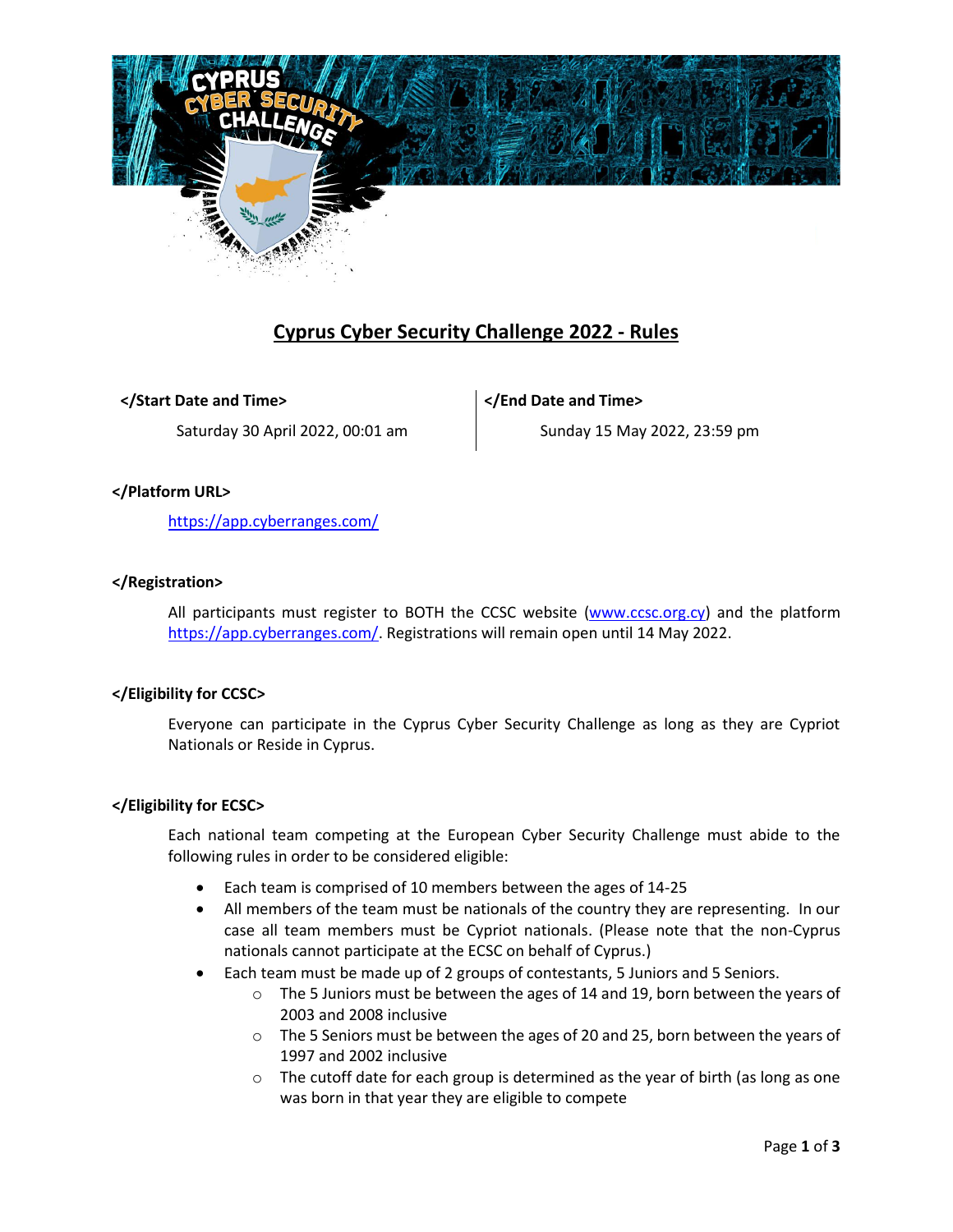- All team members must have a valid passport issued by the Cyprus republic.
- All participants under the age of 18 will be required to produce a letter of consent by their parents / legal guardians in order to be allowed to travel outside Cyprus

## **</ECSC Cyprus National Team>**

The team selection committee will oversee the selection of the Cyprus national team, taking into account a number of factors. The results of the CCSC will be used as the primary guide towards the selection of 5 eligible juniors and 5 eligible seniors. Other factors may also be taken into account, such as fields of expertise, when selecting the team in order to produce the most balanced and competitive national team. Members of the team may also be replaced at a later stage by the committee. These decisions are at the discretion of team selection committee, and no explanations will be given for its decisions unless it is seen as necessary.

All selected members will be expected to exhibit respectful and civil behavior, suited for members of a team representing its country abroad. There will be 0 tolerance for inappropriate behavior which includes discrimination in any form (towards race, sex, or other), hate speech, or any other offensive behavior.

#### **</Anonymity>**

You do not have to submit information that personally identifies you on the online platform. You just need a valid e-mail for registration / password reset purposes.

#### **</Competition Rules>**

[+] Use common sense. If you feel like what you're doing is disrupting the competition in any way, STOP doing it. Don't wait for us to yell at you.

[+] Don't post flags or solutions to challenges in public places before the CTF has ended. This will ruin the fun for everyone else. Solutions / write-ups will be posted at the end and we welcome submissions from participants.

[+] Do not try and attack other participants.

[+] Do not attack the scoreboard infrastructure. Do not attack the https://ccsc.org.cy or the https://app.cyberranges.com/ domains.

[+] Do not carry out Denial-of-Service attacks.

[+] Do not carry out brute-force attacks.

[+] Any kind of challenge chatter inside or outside this server is prohibited. Any challenge related questions can be directed to one of the mentors/challenge authors.

[+] Be nice. Don't use profanity. Don't spam. Don't harass. Do not discriminate against age, race, gender, religion, nationality, ethnicity, sexual orientation, choice of Linux distro or anything else.

[+] If you break any of these rules, you could be disqualified. Decisions made by competition organizers are final.

[+] Flag format is CCSC{...} unless stated otherwise.